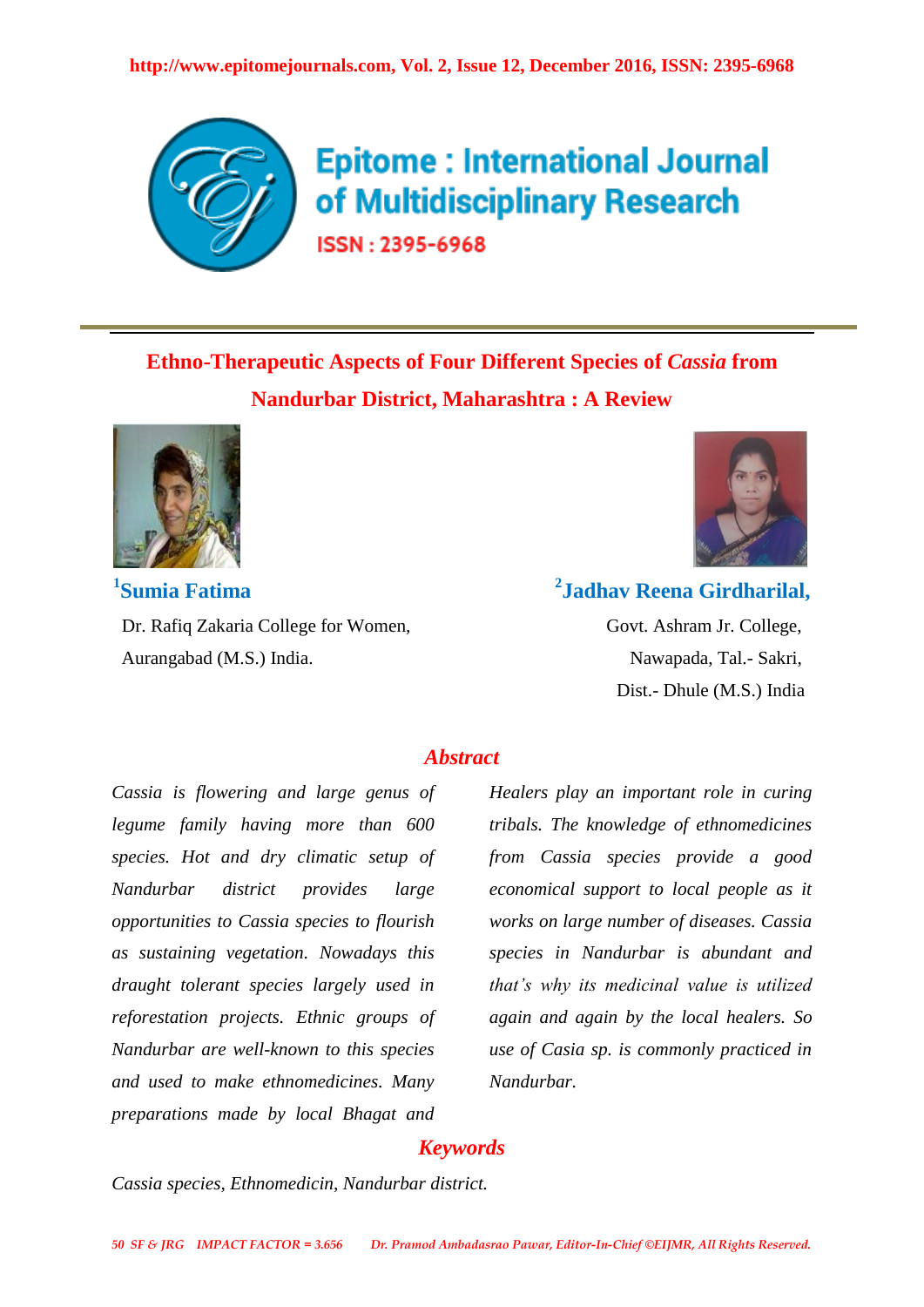#### **Research Paper**

#### **Introduction :**

Vegetation surrounding Nandurbar district shows the presence of various blooming ornamental plants. Presence of Cassia species specially *Cassia fistula which blooms in late spring means a lot for tribalism of Nandurbar.* Early flowering of Bahava indicates trebles early rainy season as per their beliefs. So this Cassia species works as monsoon indicator. Many other uses are also related with this legume bearing family. India, with its glorious past of traditional medicinal system and use of different parts, is one of the eight major canters of origin and diversification of domesticated taxa. (Shiva, 2007). The sources of modern drugs have been plants used by indigenous people (Cotton 1996, Gilani and Rahman, 2005). Plants have always been the source of medicines and have many uses to mankind (Kritikar and Basu, 1999; Nadkarni, 2001). Local people are habitual of this genus Cassia found in large numbers in Nandurbar district with many types of species related to their traditional knowledge and ethnic therapies. Many species of this genus serve as ethnomedicines. Different types of ethno drugs are prepared and used by local healers. Cassia, the fourth largest legume genus, comprises approximately 600 species. (Duke 1981). Many species of Genus Senna were largest part of Cassia. According to International Legume database and information service, the Genus Cassia is popularly known as Wastebasket taxon which having plants that did not fit well anywhere else. This is the reason to find many types of species habituating as weed to large related to their ethnic uses and associated phyllosphere fungi. Four plant species selected for study were as follows.

| Sr.            |                       |                       |                    |                    |
|----------------|-----------------------|-----------------------|--------------------|--------------------|
| No.            | <b>Botanical Name</b> | <b>Ayurvedic Name</b> | <b>Common Name</b> | <b>Ethnic Name</b> |
|                |                       |                       |                    |                    |
| 1              | Cassia angustifolia   | Kalyani               | Senna              | Bhuitarwad         |
|                | Vahl.                 |                       |                    |                    |
|                |                       |                       |                    |                    |
|                |                       |                       |                    |                    |
|                |                       |                       |                    |                    |
| $\overline{2}$ | Cassia auriculata     | Avartaki              | Tarwada            | Awali              |
|                | Linn.                 |                       |                    |                    |
|                |                       |                       |                    |                    |
|                |                       |                       |                    |                    |

**Table : Different types of Nomenclatures of Cassia species :**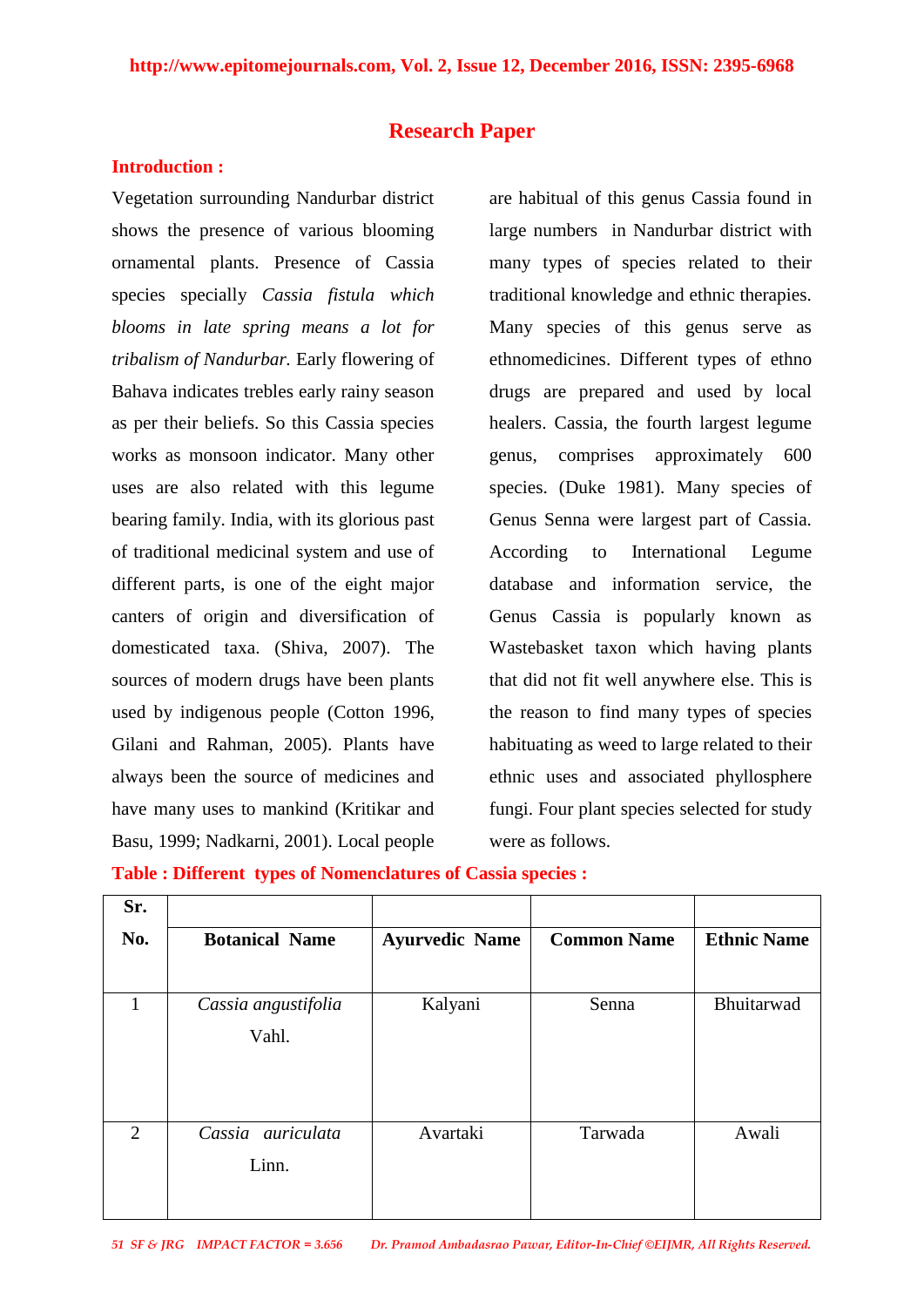| 3              | Cassia fistula Linn. | Aragydho    | Amaltas  | Bahawa  |
|----------------|----------------------|-------------|----------|---------|
|                |                      |             |          | ,Bowa   |
|                |                      |             |          |         |
| $\overline{4}$ | Cassia tora Linn.    | Cakramardah | Chakunda | Powadya |
|                |                      |             |          |         |
|                |                      |             |          |         |

Out of this four species *Cassia angustifolia* is a small perennial erect, under shrub. Commonly called as Senna and local healers called it as Bhuitarwad. In Ayurveda it is wellknown as Kalyani. Second species *Cassia auriculata* is woody perennial shrub with large bright yellow flowers. Commonly called as Tarwada and healers called it as Awali. In Ayurveda it is known as Avartaki. Third species is *Cassia fistula*, a middle sized deciduous tree. It is commonly called as Amaltas. Ethnic people name it as Bahava or Bowa. In Ayurveda it is known as Aragvdho. It is present in abundant numbers in Nandurbar's com. In Ayurveda it is known as Avartaki. Third species is *Cassia fistula* mon vegetations. Last species studied is *Cassia tora.* It is commonly called as Chakunda. Ethnic group name is as Powadya. In Ayurveda it is known as Cakramardah.

#### **MATERIALS AND METHODS :**

For exploration of ethnomedicinal values of Cassia species.

#### **Study Area:**

Nandurbar is situated in the Northern part of the Maharashtra State, having area of 5034.23sq.Km. Satpuda mountain and Valley of Tapi river give the covering to the glorious Nandnagri. Six talukas and 935 villages are the sources full of ethnic knowledge bearing trebles such as Kokani, Gavit, Mauchi, Bhill, Vasave, Pawara's and Gaur banjaras. Average rainfall on area is 1074.90 mm and the climate is dry.

#### **Data collection from study area :**

Regular field visits with well prepared semi-structured questionnaire and proper execution of interviews with the help of dilect are main tools of data collection in present area. Field diary is maintained to record Habit, Habitat, Description of Morphological features, flowering and fruit bearing timing along with ethnomedicinal uses given by respondents.

Ethnomedicinal uses of Cassia species:

- **1)** *Cassia angustifolia* **( Senna ) : Ethnomedicinal uses are as follows :**
- Constipation cured using fresh pulp of leguminous fruit.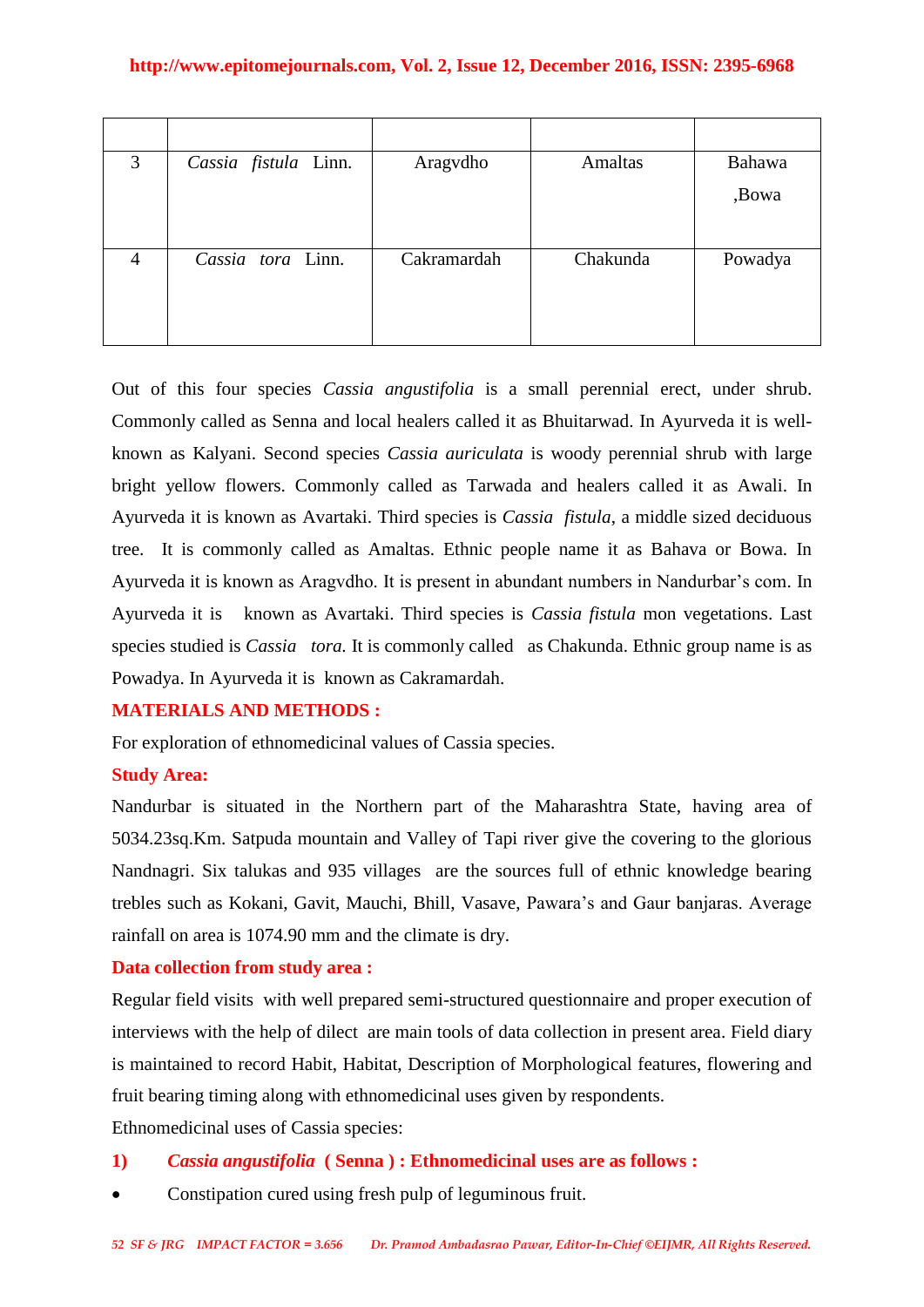- Anemia and loss of appetite treated using decoction of leaves.
- Typhoid treated using tincture made up of leaves.
- Jaundice cure using infusion of leaves in the form of tea on empty stomach for three days early in the morning.
- Colic of infants cured using fruit pulp.
- Liver problems and Spleen enlarements treated with help of fresh pulp.
- 2**)** *Cassia auriculata* **(Tarwada) :**
- Inflammation and swellings cured using paste of young leaves applied externally.
- Boils treated using leaf paste simply made with mixing of water in small amount.
- Urinal infection cured taking bath added with flower extract.
- Diabetes treated eating fresh flowers mixed with honey.
- Cough cured using root powder orally.
- Eye infections cured washing with seed decoction.
- In case of rheumatism young leaves are collected specially after first rainy season and eaten as vegetable.
- **3)** *Cassia fistula* **(Amaltas) :**
- Itching is cured taking vapour bath of the dry legume or smoke of the legume.
- Joint pain and muscular strains treated tiding worm leaves on affected area.
- Jaundice treated using one tablespoon of leaf powder added with cup of cow milk and taken on empty stomach for three days.
- Abortion done using stem bark powder added to one luke worm glass of water.
- Old constipation treated using decoction of stem bark.
- Diarrhoea and abdominal pain cure consuming fresh legume pulp in proper amount added with sugar and water.
- Typhoid and other type of fever treated using smoke bath of legume.

**4)** *Cassia tora (***Pawadya ) :**

- Worm from stomach of children removed using a leaf infusion taken orally.
- Scorpion sting and snake bite treated using root paste applied externally.
- Skin diseases cure rubbing young leaves on affected area.
- Skin diseases treated eating tender leaves as a vegetable.
- In case of abnormal delivery seed powder is used.
- All types of Eye diseases were treated washing with water mixed with seed powder.
- Ringworm treated using root paste mixed with lime juice and applied over affected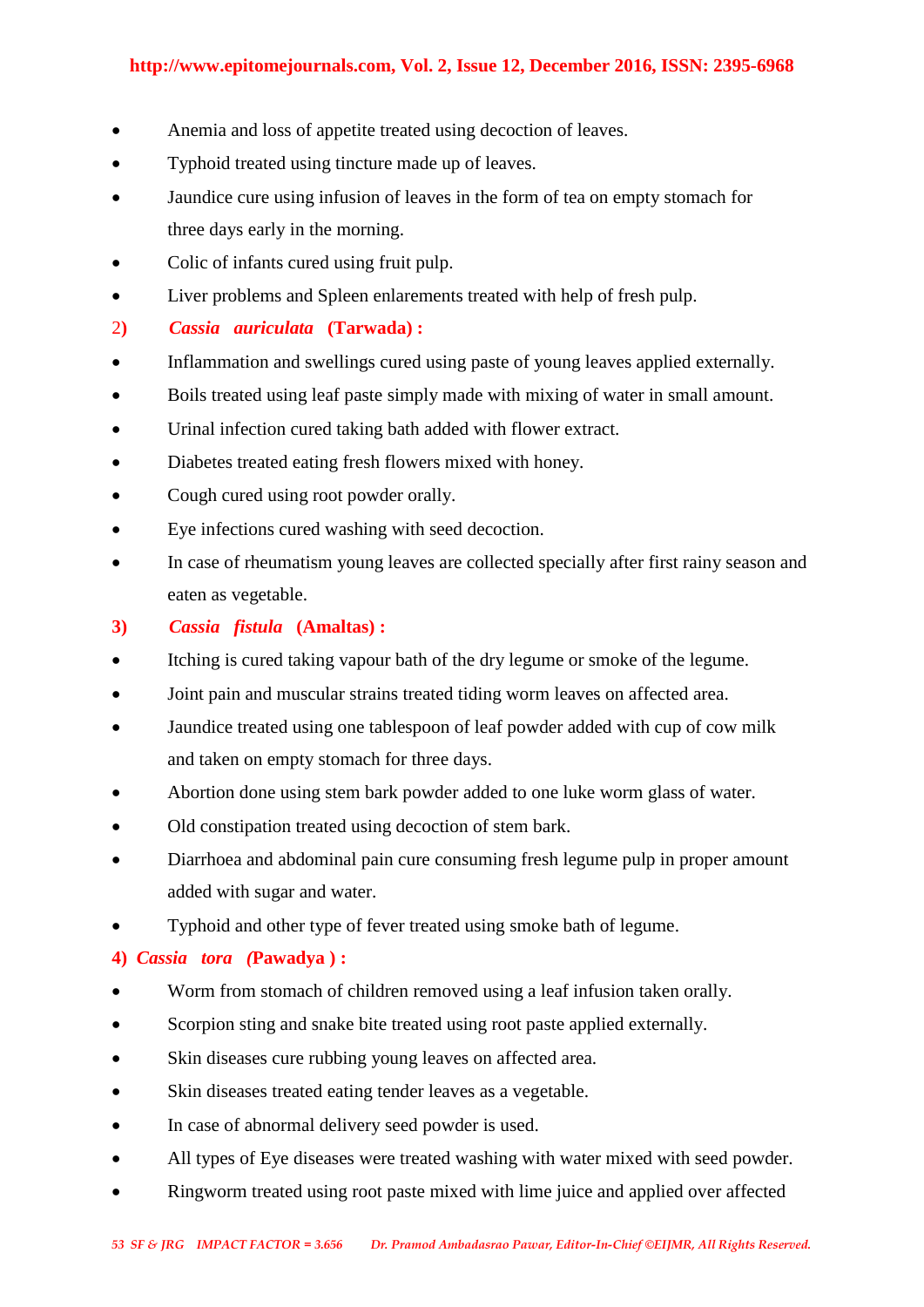#### area.

#### **Observation and Results :**

It was firmly taken into consideration that Bhagat and Maharaj of Nandurbar district are possessing the knowledge of using various Cassia species in preparation of ethno medicines. A wide range of ailments treated using Cassia species found widely in nearby forests or vegetative growth surrounding there padas (village).Whole plant or plant parts like leaves, root powder, flowers, stem bark and powder and seeds were used. Mostly leaf and various types of leaf involving recepies are used on large scale like using of leaf decoction, leaf infusion, leaf extract, dry leaf powder, leaf juice, leaf poultice and worm leaf tiding as bandage is used. But most important and interesting fact is that tender leaves or young leaves of *Cassia auriculata* and *Cassia tora* were used as vegetables. It simply shows the integration of ethno medicines with local flora. It also emphasises the relationship between local conserved knowledge and its application based upon regular practice of ethnomedicine in day to day life. Though the used species of Cassia grown and used wild, there are chances of its commercial cultivation practices to be increased after its exploration of ethnomedicinal values.

The above studied four Cassia species on a large scale deals with a spectrum of diseases manily Diabetes, Urinal infection, Skin diseases, Scorpion sting and snake bite, Typhoid and other types of fever, Diarrhoea and abdominal pain, Jaundice, Old constipation, Rheumatism, Joint pain and muscular strains, Inflammation and swellings, Eye infections, and Itching etc. If we take a quick look over these types of diseases we came to know that some diseases and their Allopathic treatments means a simply economical jerk in life of poor villagers, to overcome such a condition related to health and life, ethnomedicines undoubtedly proved as a good remedy easily available and within range economically. It is also noticeable that Bhagat of Nandurbar were charging very less or nothing from the people and that is the reason to have great respect to Bhagat in the padas. Only calling as Bhagat insures identity to the person from padas to padas and within the area of their practice of Ethnomedicines.

Above mentioned Cassia species are also described in Ayurveda and named precisely indicating there medicinal value, for example, *Cassia angustifolia ,* in Ayurveda it is wellknown as Kalyani or Markandika which means plant with ability of curing. Second species is *Cassia auriculata.* In Ayurveda, it is known as Avartaki, which means plant controlling pitta. So it is also called as Pitapuspa. Third species is *Cassia fistula.* In Ayurveda, it is known as Aragvdho, means used to cure Skin diseases. Last species studied is *Cassia tora.* In Ayurveda, it is known as Cakramardah, means specific for all types of Skin diseases. From